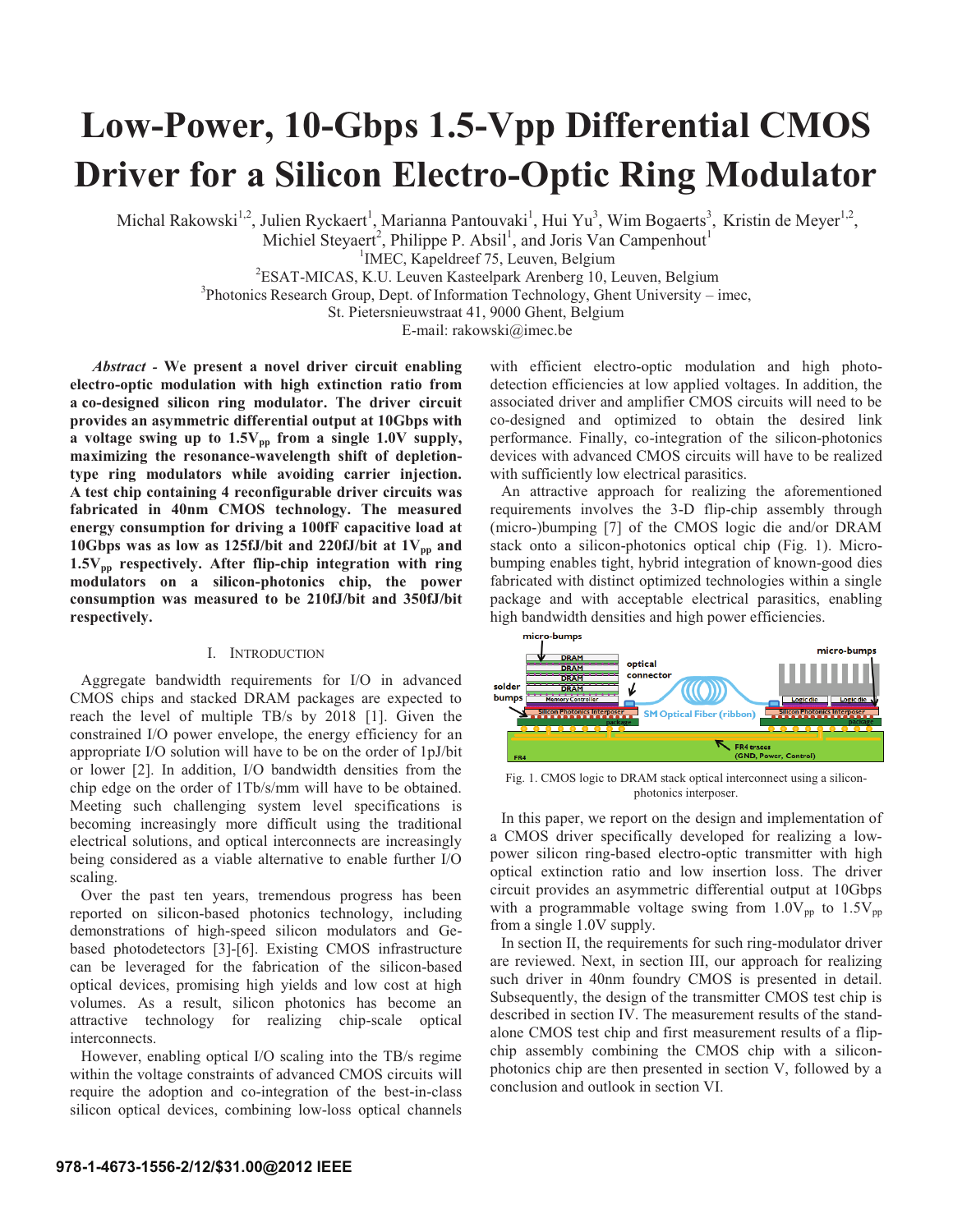## II. DRIVER CIRCUIT REQUIREMENTS FOR DEPLETION-BASED SILICON RING MODULATORS

A schematic of a silicon-based single-wavelength optical link is depicted in Fig. 2. An external, fiber-coupled laser is used as an optical power supply, and is optically coupled to a silicon-photonics chip through a vertical fiber grating coupler [8]. On the photonics chip, the optical power can be split across multiple optical channels, each feeding through an on-chip waveguide into an electro-optic ring modulator. This modulator converts the electrical data stream originating from the sending CMOS chip into the optical domain, and is driven by a modulator driver on the CMOS chip. The modulated optical data stream is subsequently coupled into a second fiber, which connects the sending package to the receiving package. The optical data stream is then coupled to the photonics chip of the receiving package, using a polarizationdiversity scheme [9], and fed into a Ge-based photodetector, which converts the optical data into a modulated current. Finally, the current-based data stream is converted into a digital data stream by a dedicated receiver amplifier.



In this paper, we focus on the transmitter part of the link, and we describe the co-design of a ring modulator and its driver circuit. In silicon electro-optic modulators, the freecarrier dispersion effect is exploited to realize an optical phase shift by adding or removing charge from the waveguide core [10], which is typically implemented through carrier depletion in an embedded a p-n junction. The resulting phase shift is translated into an optical intensity modulation by incorporating the phase shifter into an interferometric structure. Traditional Mach-Zehnder modulators typically require a phase shift in the order of 0.5-1  $\pi$  in order to enable a high optical extinction ratio (ER) as well as a low insertion loss (IL) [11]. However, even in highly-confined silicon waveguides, the p-n diode required to obtain such a large optical phase shift typically represents a capacitive load of 1pF or more, and requires drive voltage swings of  $2.0V_{\text{pn}}$  or more, which imposes a lower limit of  $\sim1$ pJ/bit on the obtainable power efficiency of the transmitter. In contrast, silicon ring resonators based on the same p-n diode can enable high ER and low IL at a much lower capacitive load of less than 100fF and requiring less than  $1.0V_{pp}$  swing, by exploiting the multiple roundtrips in the ring phase shifter at resonance. In rings with a sufficiently high quality factor, a shift of the resonant wavelength  $\lambda_r$  results in large ER at low IL, as shown in Fig. 3.

We have recently reported on the optimization of depletiontype 10Gbps silicon ring modulators using CMOS compatible voltage swings of  $1.0V_{\text{pp}}$  [12]. Obtaining ultimate ER and IL requires a careful tuning of the optical quality factor and modulation efficiency  $\Delta\lambda_r/\Delta V$ . Both the ER and IL depend on the layout and doping level of the p-n diode as well as on the amplitude of the optical coupling between the ring and the bus waveguide, as illustrated in Fig. 3a. A typical, static modulation measurement of a  $40 \mu m$  radius ring modulator is shown in Fig. 3b. It can be seen that a voltage swing between -1.0V and 0V enables an ER >15dB, however at a large IL of ~8dB. By increasing the voltage swing to  $1.5V_{\text{pp}}$  through a slight 0.5V forward bias, the ER is increased to >20dB and the insertion loss is reduced to less than 5dB. Further increasing the forward bias is not desired, as it would result in carrier injection into the diode, which is an intrinsically slow effect (<1GHz) [13].



Fig. 3. (a) A schematic of the micro-ring modulator. (b) Measured and normalized transmission spectra for various applied voltages [12].

The depletion capacitance of the ring modulator was evaluated by measuring the S11 parameter and fitting an equivalent RLC circuit to the measured data. The measured and fitted S11 curves are shown in Fig. 4a, for frequencies up to 40GHz. A depletion capacitance of ~140fF was extracted, in addition to a  $\sim$ 10fF pad capacitance. In addition, an open eye diagram at 10Gbps was obtained by driving the modulator with a  $1.0V_{\text{pp}}$   $2^{31}$ -1 PRBS data stream from a programmable pattern generator (Fig. 4b).



Fig. 4. (a) S11-parameter measurements of the ring modulator. (b) Measured 10Gbps eye diagram [12].

In addition to a low-capacitance optical modulator, a lowpower optical transmitter also requires an energy efficient CMOS driver circuit. From the ring modulator description above, it is clear that the driver should provide a maximum (differential) voltage swing to maximize ER and minimize IL, while avoiding forward-biasing the diode above  $0.7V$  to avoid carrier injection. The typical capacitive load represented by the ring modulator is in the range 50-200fF, depending on the ring radius and the diode configuration.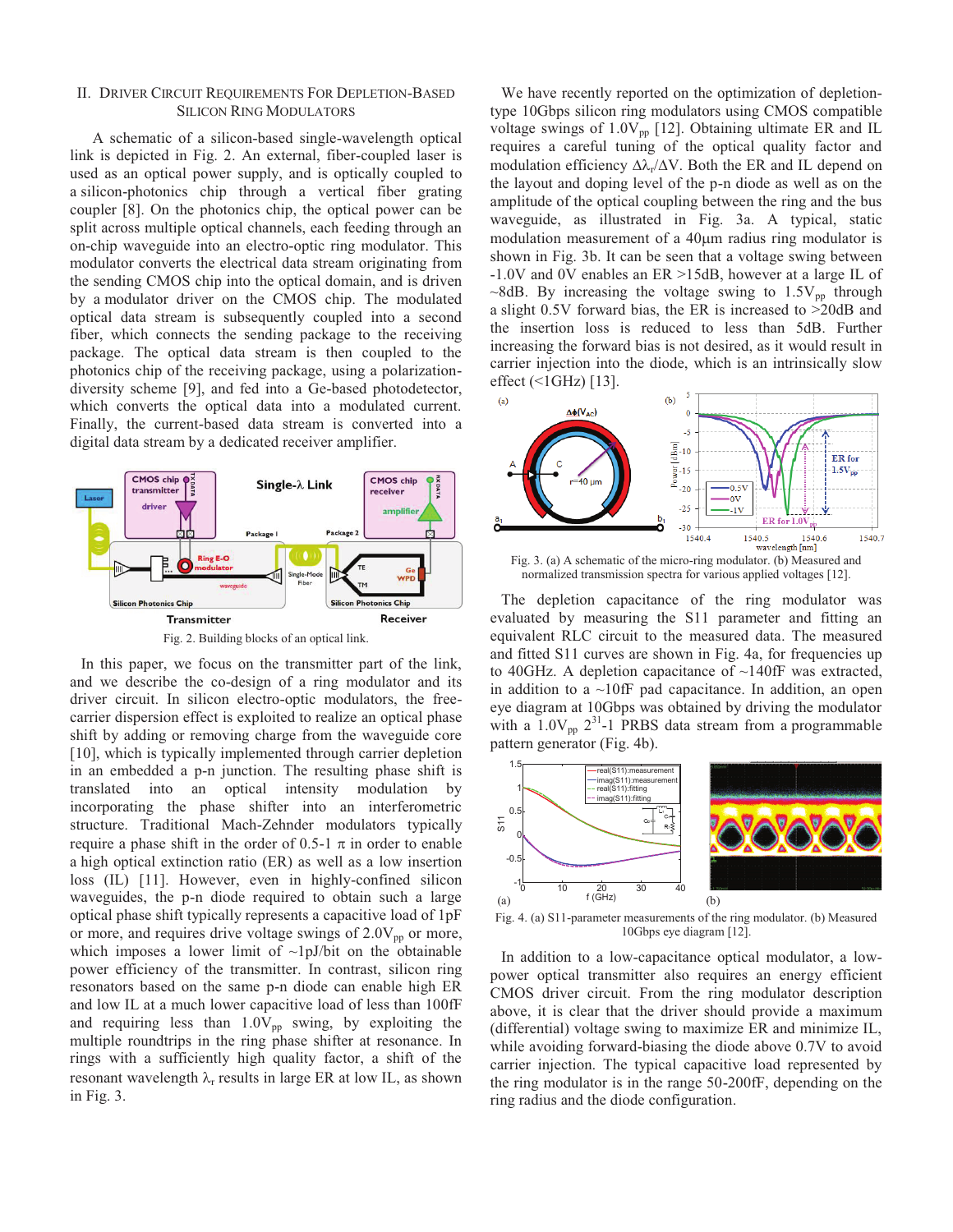## III. DRIVER CIRCUIT IMPLEMENTATION

Different approaches for the driver design can be proposed in order to maximize the voltage swing across the modulator. In [14] and [15], a single-ended cascode driver stage with double, 1-V and 2-V power supply was implemented to obtain a  $2V_{\text{pp}}$  voltage swing. Although excellent power efficiencies of 135fJ/bit and a 2V<sub>pp</sub> swing were obtained for  $\sim$ 70fF load, the need for two power supplies increases the complexity of this implementation.

The driver presented in this paper operates from a single power supply. It comprises an asymmetric differential output to enable forward biasing of the ring modulator, maximizing the voltage swing applied to the modulator.

The block diagram of the differential driver design is shown in Fig. 5.



The anode and cathode of the diode are each driven separately from a dedicated stage. The cathode stage contains a set of inverters providing a full voltage-supply swing to the cathode of the diode, resulting in a reverse diode bias to the order of the supply voltage for loads up to around 400fF.



Fig. 6. A schematic of the anode stage of the driver.

The anode stage provides a forward bias to the diode by applying a fraction of supply voltage to the anode of the diode, which can significantly extend the modulation depth of the optical signal as explained in section II. To minimize the power consumption, the anode stage has been designed without a short-circuit path. The forward bias voltage is programmable via 3 switches as shown in Fig. 6, which allow controlling the anode drive strength according to the load capacitance. The obtained anode voltage depends on the state of the switches and on the load capacitance. Transistor MN2 works as a switch closing the charging path while MP1 is active. The width ratio of the transistors MN2 and MN3 determines how fast the gate voltage of MN2 decreases. Once MN2 is deactivated, the loading path is closed and the output voltage is fixed at a value always lower than the supply

voltage, avoiding carrier injection into the diode. Each of the 3 circuits forming the anode stage has been designed with different transistor dimensions in order to reach the required output voltage for a given capacitive load. The fully activated anode stage is capable of driving a load capacitance up to 350fF with a 0.5V voltage swing.

Finally, the input data stream arriving at the driver is first going through a data splitter block for non-overlapping signals, which is feeding the data to the anode and cathode stage. This block has been included to limit the short-circuit current, which helps to further reduce the power consumption of the driver. A draw-back of this approach is that the datasplitter block reduces the maximum obtainable modulation speed to 10Gbps.

# IV.TRANSMITTER TEST CHIP DESIGN

The CMOS transmitter test chip contains 4 configurable ring-modulator drivers as described in section III, an Phase-Locked Loop (PLL) used as an on-chip clock source, a 512-bit programmable shift register used as an on-chip pseudorandom bit-sequence (PRBS) data source (data can be provided externally), and a Network on Chip (NoC) to control each of the CMOS blocks. A schematic representation of the CMOS chip containing the driver circuit is shown in Fig. 7.



Fig. 7. A block diagram of the CMOS chip and the components for the optical transmitter demonstrator.

The flexible design of the CMOS transmitter chip allows covering a wide range of bit transmission rates (200Mbps up to 18Gbps) and different transmission modes, e.g. with or without additional forward biasing of the ring modulator. This flexibility allows exploring the most optimum optical transmitter configuration in terms of the power consumption of the modulator and the drivers, as well as the required laser power for a given BER.

# *A. On-chip data source - PRBS block*

Besides the actual driver circuits, a high data rate digital data source has been integrated to simplify testing. The generated data sequence must be well known for bit-error rate measurement. A PRBS generator with a programmable 512bits shift register was developed. The pseudo random data generator is a programmable, 512-bit shift register which provides serial data for the drivers at speed up to 18Gbps. To achieve such a speed, 8x64-bit shift registers have been designed together with a high speed serializer (Fig. 8). The frequency divider provides a properly phase-shifted clock signal for the high-speed multiplexers and for each shift register.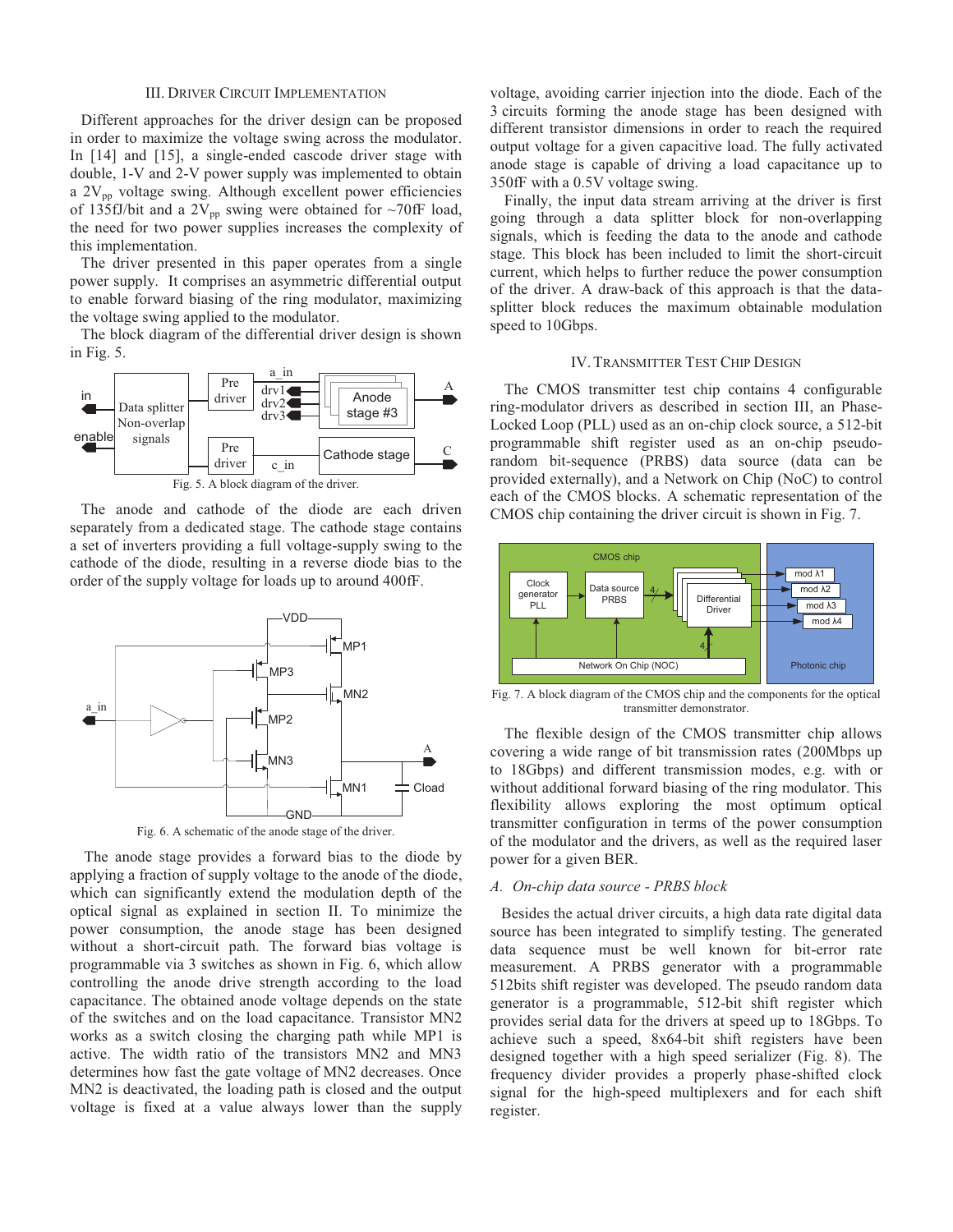

Fig. 8. A Block diagram of the 8:1 serializer with clock and 64-bit parallelin/serial-out shift register.

# *B. PLL and NoC*

To complete the transmitter test chip, a PLL with integrated VCOs provides a clock signal which can be programmed at frequencies from 100MHz up to 14GHz. Finally, the CMOS components on the test chip (PLL, drivers and shift register) are controlled through the NoC controller.



Fig. 9. (a) Fabricated CMOS test chip. (b) Co-designed photonic chip containing the silicon ring modulators. (c) CMOS transmitter chip flipchipped on top of a photonic chip.

#### V. MEASUREMENT RESULTS

## *A. Stand-alone CMOS test chip*

Fig. 9a shows a microscope picture of the fabricated CMOS chip with the different components highlighted.

The CMOS chip was wire-bonded to a PCB for electrical measurement purposes. High speed signals, such as the reference clock for the PLL, the PRBS output and the outputs of the differential drivers, have been wired to the RF lines on the PCB. The Network on Chip was used to control CMOS components – to set or sweep PLL frequency and to program the shift registers (PRBS) to generate a continuous clock-like "1010..." data sequence.



The output of the PRBS was measured with a high-speed logic analyzer and oscilloscope. Fig. 10 shows the measurement results of PRBS – the power consumption and the output waveform for clock-like data. The PRBS block is capable of feeding the drivers with data at a speed up to 18Gbps.

At bitrates above 2Gbps, a degradation in the amplitude of the output signal is observed, which might be explained by the high-frequency loss caused by wire bonds, PCB, cables and the instruments load.

A functional test and an IDDQ test have been performed on the drivers. The functionality of the driver has been verified by measuring the outputs of the cathode and the anode stage at 4Gbps. The measurement results show good agreement with post layout simulations, performed including the capacitive load of the bond pads load (100fF) (Fig. 11).



4Gbps.(b) Simulation at 10Gbps with enabled and disabled anode stage.

The power consumption of the drivers has been measured at different bit rates and supply-voltage levels. Based on the measured power consumption, the energy per bit has been calculated by dividing average power consumption by the bit rate.

The measured and simulated energy efficiencies of the driver with activated anode stage  $(1.5V_{pp}$  swing) are shown in Fig. 12, for a clock-like data stream.

The measured energy consumption of the drivers loaded only with the bond pads on the CMOS chip matches very well with simulated results (PEX level), assuming a 100fF capacitive load of the bond pads . For bit rates below 10Gbps, the energy consumption per-bit is flat owing to dominant dynamic power consumption of the driver. At bit rates exceeding 10Gbps, the output signal of the driver no longer reaches the desired voltage swing, resulting in a reduced the power consumption, and an accordingly lower energy per bit.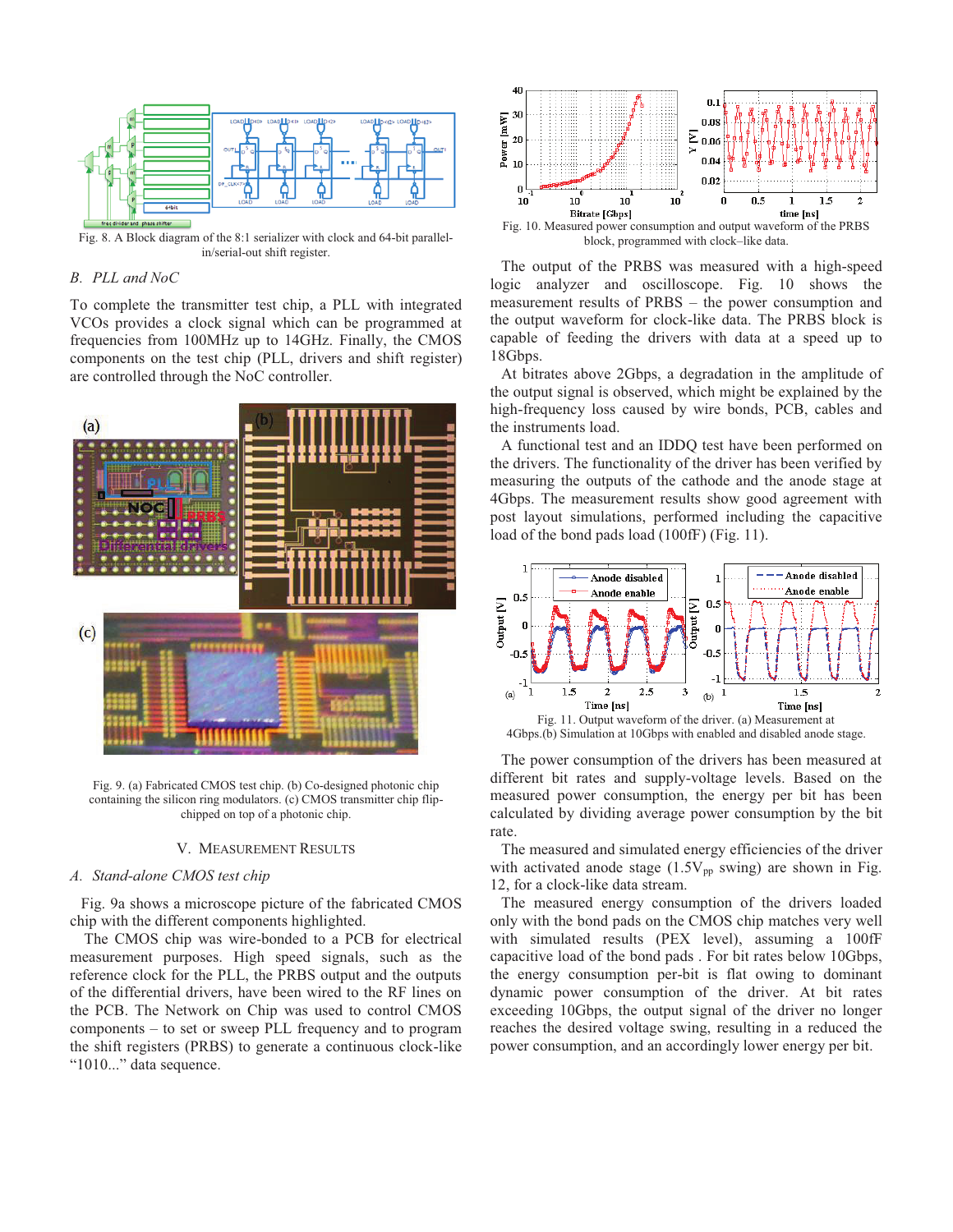

Fig. 12. Simulated and measured energy per bit of the driver loaded by the bond pads (100fF) for various supply voltages. A clock-like data stream is applied and the anode stage is disabled  $(1.0V_{pp}$  swing).

For PRBS data, the dissipated energy per bit  $(E_{\text{bit}})$  is equal to half of the energy for clock-like data presented in Fig. 12 because of equal probability of occurrence consecutive '00' and '11' in a bit sequence. As such, at 10Gbps, the energy efficiency Ebit for PRBS data is equal to 125fJ/bit when the anode stage is disabled and 220fJ/bit when the stage is enabled.

# *B. Transmitter package: CMOS driver flip-chip integrated with a silicon-photonics carrier chip*

Next, a CMOS test chip was integrated by flip-chip assembly techniques with a specifically co-designed siliconphotonics chip containing 4 depletion-type ring modulators as described in section II. Conventional flip-chip techniques using eutectic solder bumps were employed, with 100-um wide bond pads on a 150-um pitch.

After flip-chip integration, preliminary electrical testing of the transmitter package was carried out by probing the CMOS chip through metal lines and contact pads on the photonics carrier die, using multi-contact wedge probes. The NoC, PLL and PRBS CMOS blocks could be successfully activated when probed though the flip-chip package. The power consumption of the drivers, now loaded with the actual silicon ring modulator  $(\sim 140$ fF), was measured. The results are shown as energy per bit in Fig. 13.





The addition of the ring-modulator load resulted in an increase in the driver energy consumption of 85fJ/bit (140fJ/bit) for the disabled (enabled) anode stage, resulting in a total energy consumption of 220fJ/bit (350fJ/bit).

The measured power consumption of the flip-chip package also shows very good agreement with post-layout simulation, performed with total load of 250fF (CMOS pads ~100fF, ring modulator  $\sim$ 140fF and  $\sim$ 10fF for additional bumps parasitics) (Fig. 14). The maximum modulation speed of the driver is approximately 10Gbps at 1.0V supply and is in this design mainly limited by the data-splitter block of the driver as discussed in section III.



Fig. 14. Energy plot of the driver with anode stage enabled  $(1.5V_{pp}$  voltage swing) with flip-chip package. Post layout simulation results (doted lines) with total load of 250fF.

#### VI.DISCUSSION AND CONCLUSION

Table 1 shows the energy consumption of our driver with and without the ring-modulator load, and compares this with previous results [14] and [15]. It can be seen that our driver has somewhat higher power consumption at  $1.5V_{pp}$  swing as compared to the  $2.0V_{pp}$  drivers presented in [14]. However, it should be noted that our driver was designed for driving a bigger ring modulator representing a higher load (up to 350fF), compared to the one presented in [14]. A reduction in power consumption can be obtained for driving smaller rings by reducing the size and strength of the driver's output stages.

TABLE I Comparison of driver implementations.

| Ref.         | # Power<br><b>Supplies</b> | Load<br>$[$ f $F$ $]$ | <b>Speed</b><br>[Gbps] | Power<br>[fJ/bit] | <b>Swing</b><br>$(\rm V_{\rm pp})$ |
|--------------|----------------------------|-----------------------|------------------------|-------------------|------------------------------------|
| [14]         |                            | $\sim$ 70             | 10                     | 135               | 2.0                                |
| [15]         |                            | $\sim$ 70             |                        | 320               | 2.0                                |
| This<br>work |                            | $\sim$ 100            | 10                     | 125               | 1.0                                |
|              |                            |                       |                        | 210               | 1.5                                |
|              |                            | ~250                  |                        | 220               | 1.0                                |
|              |                            |                       |                        | 350               | 1.5                                |

A full electro-optic characterization of the transmitter package is pending. In these measurements, the optimum transmitter configuration will be evaluated, minimizing the overall power consumption of the transmitter (including laser power) for a given BER at a reference detector. Indeed, the increased driver power consumption when enabling the anode stage of the driver for obtaining higher ER at  $1.5V_{\text{pp}}$  has to be compared and traded with the potential reduction in required laser power to achieve a similar BER of the full optical link.

The conventional flip-chip integration used in the current demonstrator doesn't allow us to obtain the ultimate transmitter power efficiencies due to the high capacitance